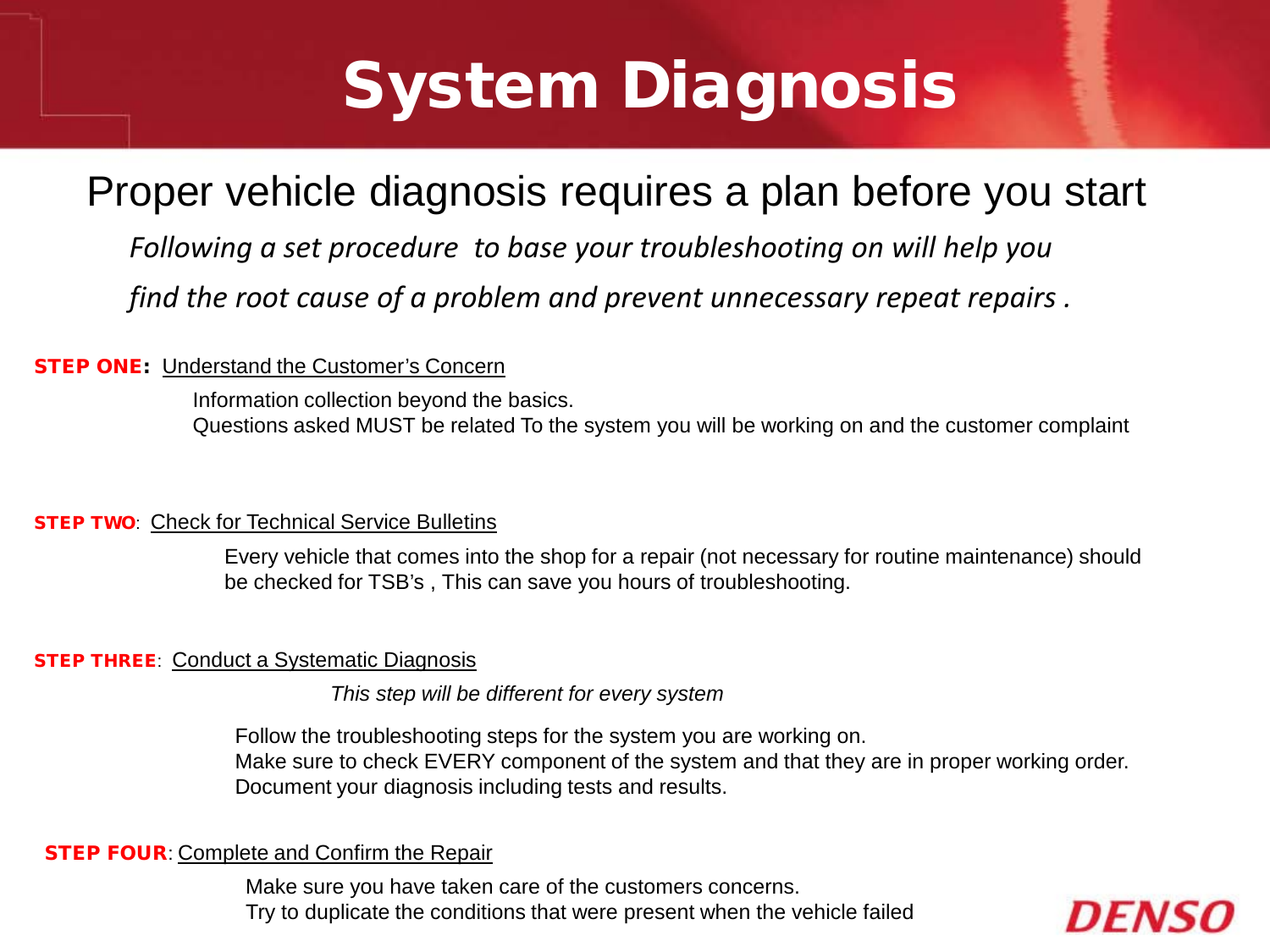## **The Diagnostic Process**

### **STEP ONE: Confirm the Customer's Concern**

| What is the concern?           |          | No cooling |                       | Poor cooling |               | Air flow issue |
|--------------------------------|----------|------------|-----------------------|--------------|---------------|----------------|
| How often?                     | One time |            | Intermittent          | Constant     |               |                |
| When did it happen?            |          | Day        | Time                  | Ambient temp |               |                |
| Conditions?                    | Highway  | Local      | <b>Traffic</b>        |              | Vehicle speed |                |
| Who was operating the vehicle? |          |            | <b>Primary Driver</b> |              | Other         |                |

*DENS* 

*Know the facts vehicle air conditioning expectations differ from driver to driver*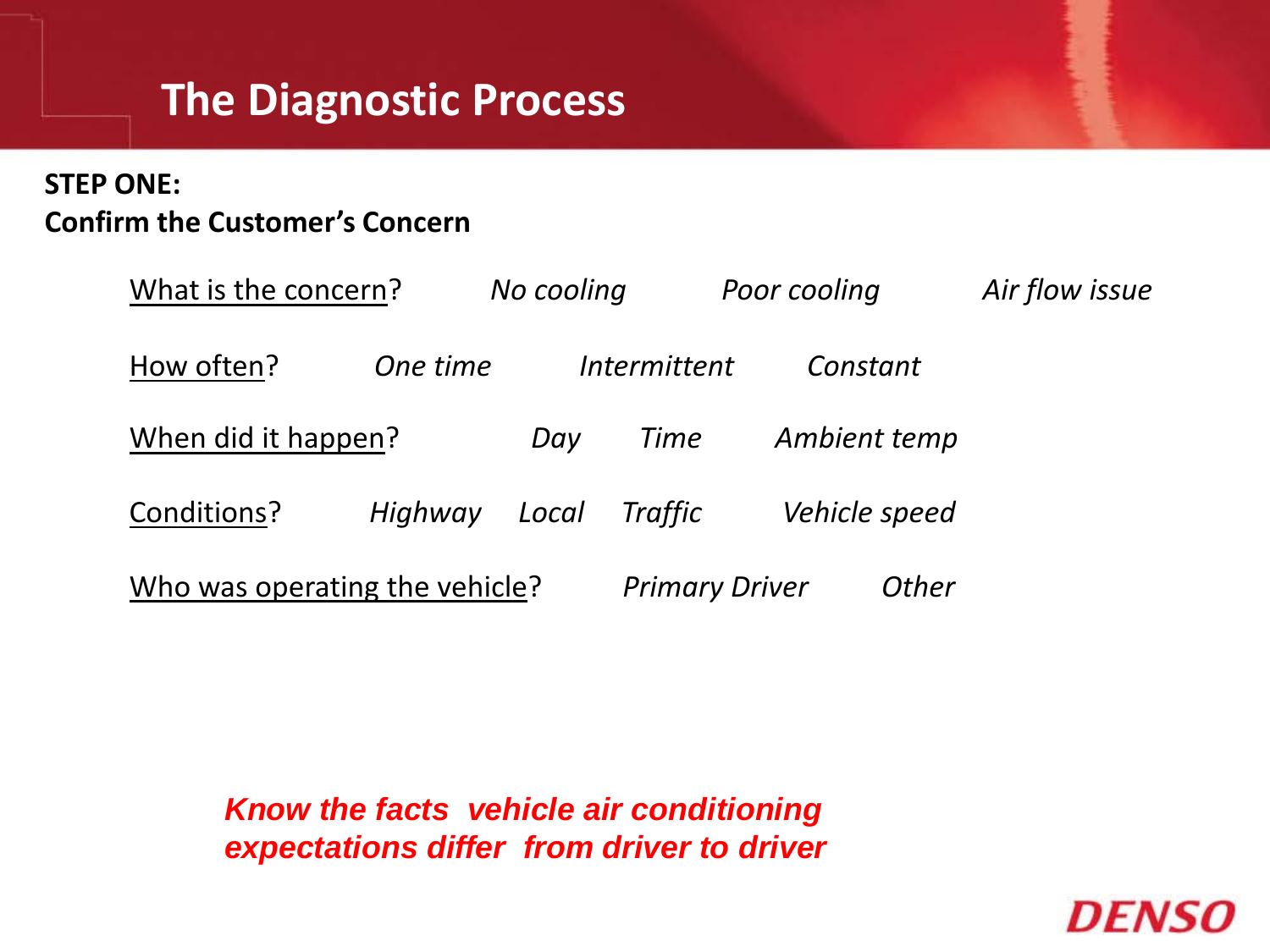## **The Diagnostic Process**

**STEP THREE:**

#### **Conduct a Systematic Diagnosis** *SAMPLE*



## *DENSC*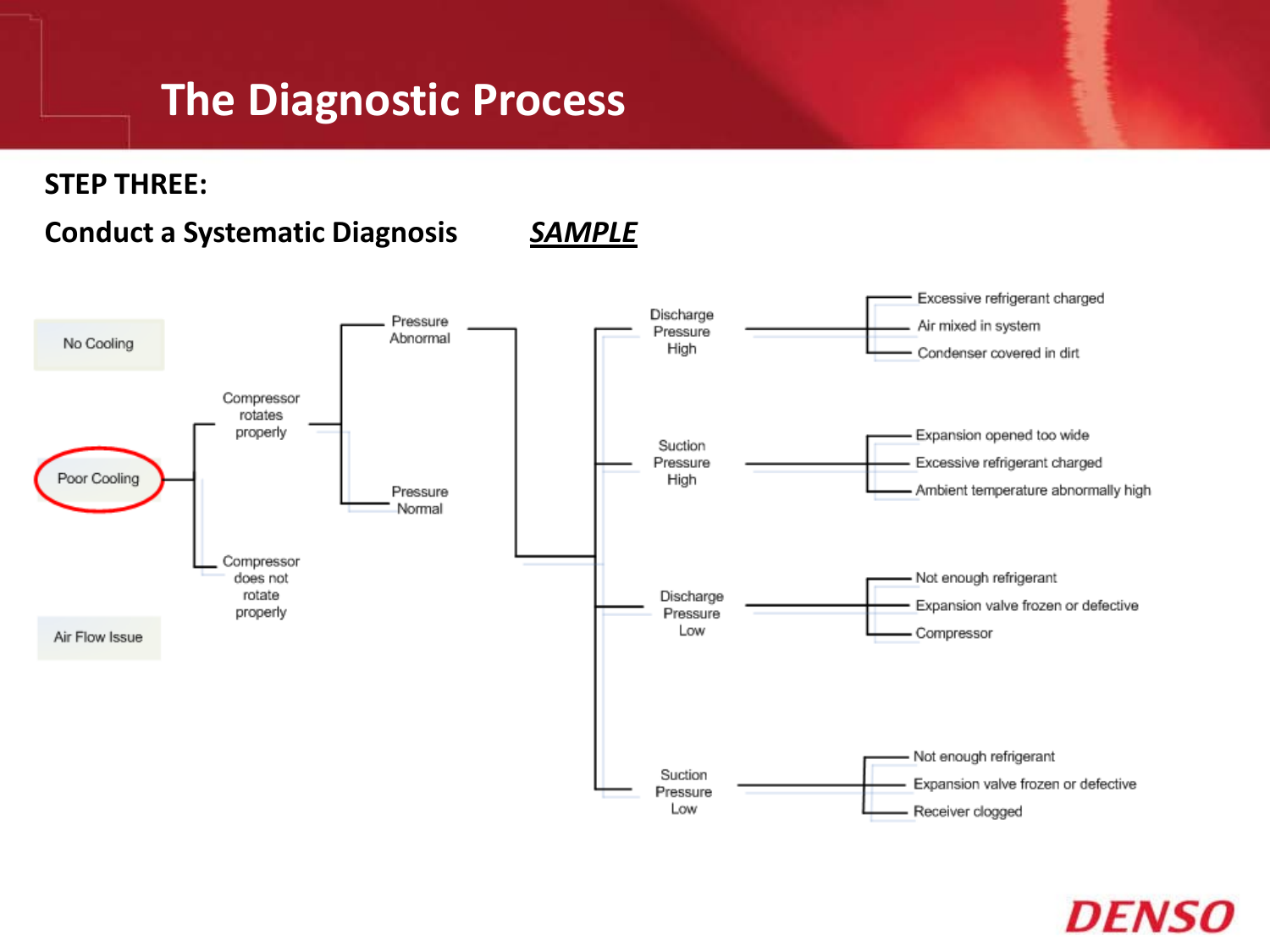## **Systematic Diagnosis**

#### THIS TABLE SHOWS THE PRIORITY IN WHICH EACH PROBLEM SHOULD BE INSPECTED. AFTER IDENTIFYING THE PROBLEM USE THE AREA OF INSPECTION IN NUMBER PRIORITY, THEN REPAIR OR REPLACE AS NECESSARY.

| AREA OF INSPECTION<br><b>PROBLEM</b>            | Refrigerant volume | Inspect refrigeration system<br>with manifold gauge set | Inspect drive belt tension | λC<br>control lever adjustment | Engine coolant volume | A/C fuses | Blower speed control switch | A/C switch | Pressure switch | Blower relay | <b>Blower motor</b> | Blower resistor | A/C thermistor | Compressor | Condenser | Receiver | A/C evaporator | A/C expansion valve | Heater radiator | Wiring or wiring connection | Blocked air inlet | Air leak from heater unit<br>or air duct hose kinked |
|-------------------------------------------------|--------------------|---------------------------------------------------------|----------------------------|--------------------------------|-----------------------|-----------|-----------------------------|------------|-----------------|--------------|---------------------|-----------------|----------------|------------|-----------|----------|----------------|---------------------|-----------------|-----------------------------|-------------------|------------------------------------------------------|
| No blower operation                             |                    |                                                         |                            |                                |                       | 1         | 3                           |            |                 | 2            | 5                   | 4               |                |            |           |          |                |                     |                 | 6                           |                   |                                                      |
| No blower control                               |                    |                                                         |                            |                                |                       |           | 2                           |            |                 | 1            |                     | 3               |                |            |           |          |                |                     |                 | 4                           |                   |                                                      |
| No air flow mode control                        |                    |                                                         |                            |                                |                       |           | 1                           |            |                 |              |                     |                 |                |            |           |          |                |                     |                 |                             |                   |                                                      |
| No air inlet control                            |                    |                                                         |                            |                                |                       |           | 1                           |            |                 |              |                     |                 |                |            |           |          |                |                     |                 |                             |                   |                                                      |
| Insufficient air flow                           |                    |                                                         |                            |                                |                       |           |                             |            |                 |              |                     |                 |                |            |           |          |                |                     |                 |                             | 2                 | 1                                                    |
| No cool air comes out                           | 2                  | 4                                                       | 6                          | 8                              |                       |           |                             |            | 5               |              |                     |                 | 1              | 7          |           |          | з              | 9                   |                 |                             |                   |                                                      |
| Cool air comes out<br>intermittently            | 1                  | 2                                                       | з                          |                                |                       |           |                             |            |                 |              |                     |                 | 6              | 5          |           | 4        |                |                     |                 |                             |                   |                                                      |
| Cool air comes out only<br>at high engine speed | $\overline{c}$     | з                                                       | 1                          |                                |                       |           |                             |            |                 |              |                     |                 |                | 5          | 4         |          |                |                     |                 |                             |                   |                                                      |
| Insufficient cooling                            | 1                  | 3                                                       | 2                          | 8                              |                       |           |                             |            |                 |              |                     |                 |                |            | 4         | 5        | 7              | 6                   |                 |                             |                   |                                                      |
| No warm air comes out                           |                    |                                                         |                            | 2                              | 1                     |           |                             |            |                 |              |                     |                 |                |            |           |          |                |                     | з               |                             |                   |                                                      |
| Air temperature control<br>not functioning      |                    |                                                         |                            | 1.                             |                       |           |                             |            |                 |              |                     |                 |                |            |           |          |                |                     |                 |                             |                   |                                                      |

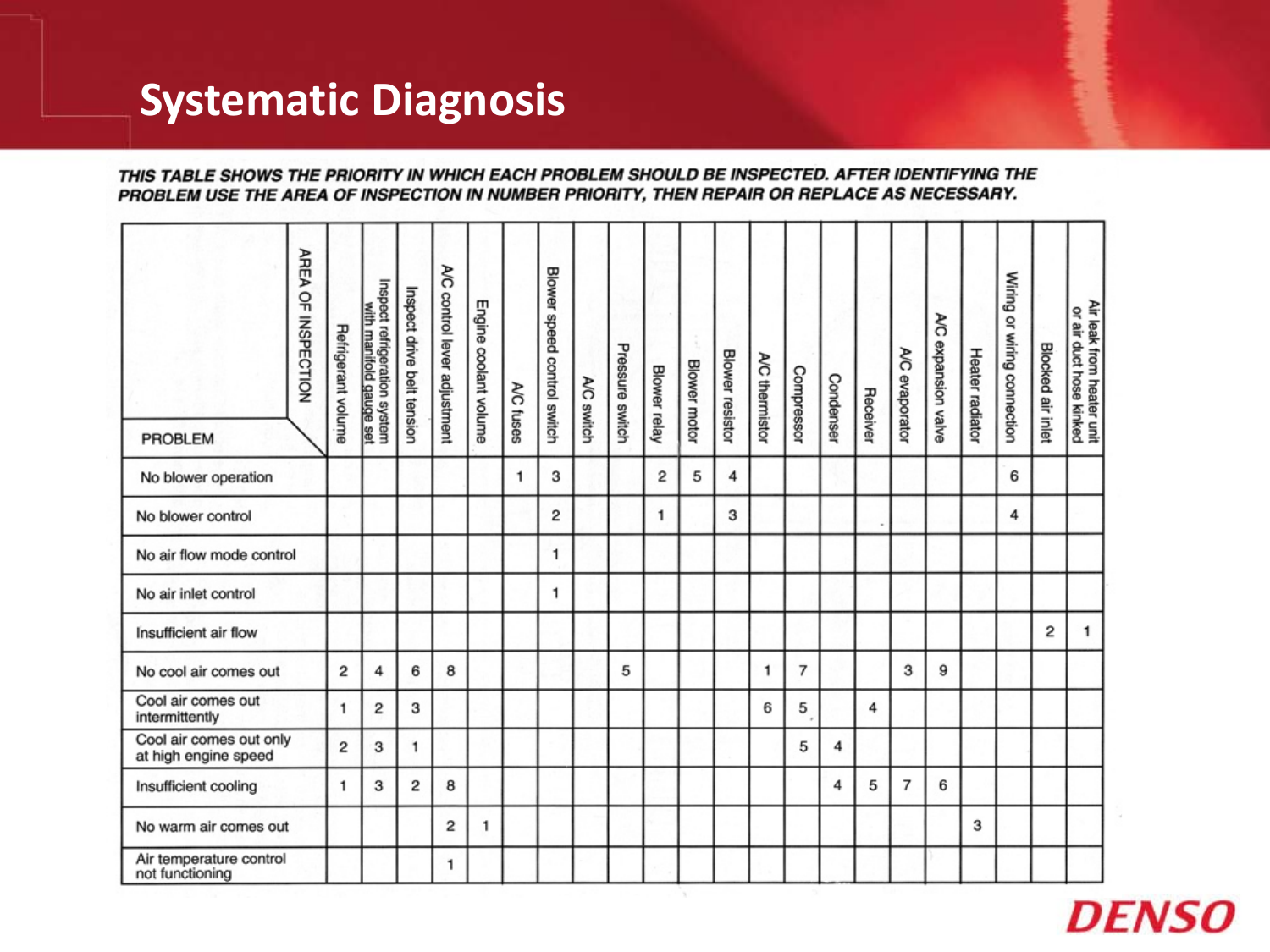### **Systematic Diagnosis**

### **Typical pressure readings**

#### Temperature/Humidity/Pressure Relationships for R134a

| <b>Relative</b> | <b>Ambient Air</b> | <b>Max Gauge Pres</b> | <b>Max Gauge Pres</b> | <b>Center Duct Air</b> |  |  |
|-----------------|--------------------|-----------------------|-----------------------|------------------------|--|--|
| <b>Humidity</b> | Temp (°F)          | Low Side (psi)        | High Side (psi)       | Temp $(^{\circ}F)$     |  |  |
| 40%             | 70                 | 37                    | 260                   | 48                     |  |  |
|                 | 80                 | 37                    | 305                   | 54                     |  |  |
|                 | 90                 | 42                    | 370                   | 61                     |  |  |
|                 | 100                | 49                    | 395                   | 66                     |  |  |
| 50%             | 70                 | 37                    | 275                   | 52                     |  |  |
|                 | 80                 | 39                    | 320                   | 57                     |  |  |
|                 | 90                 | 46                    | 375                   | 64                     |  |  |
|                 | 100                | 55                    | 430                   | 72                     |  |  |
| 60%             | 70                 | 37                    | 290                   | 54                     |  |  |
|                 | 80                 | 42                    | 340                   | 48                     |  |  |
|                 | 90                 | 49                    | 390                   | 68                     |  |  |
|                 | 100                | 60                    | 445                   | 79                     |  |  |

## *DENS*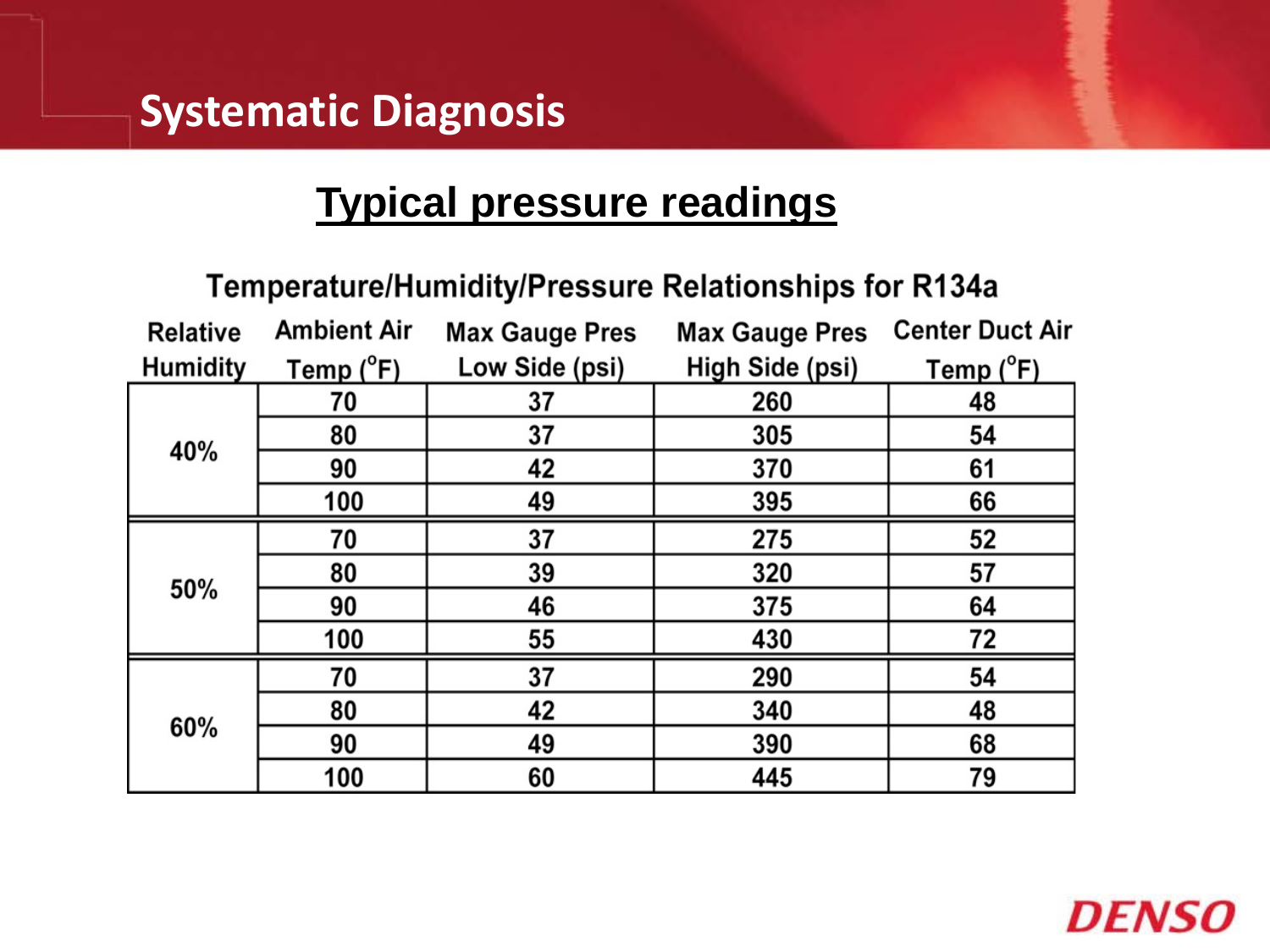# **Manifold Gauges (sample readings)**

**86º - 95º F 1500 RPM Max Cool High Blower**

**Normal Reading**





## *DENSC*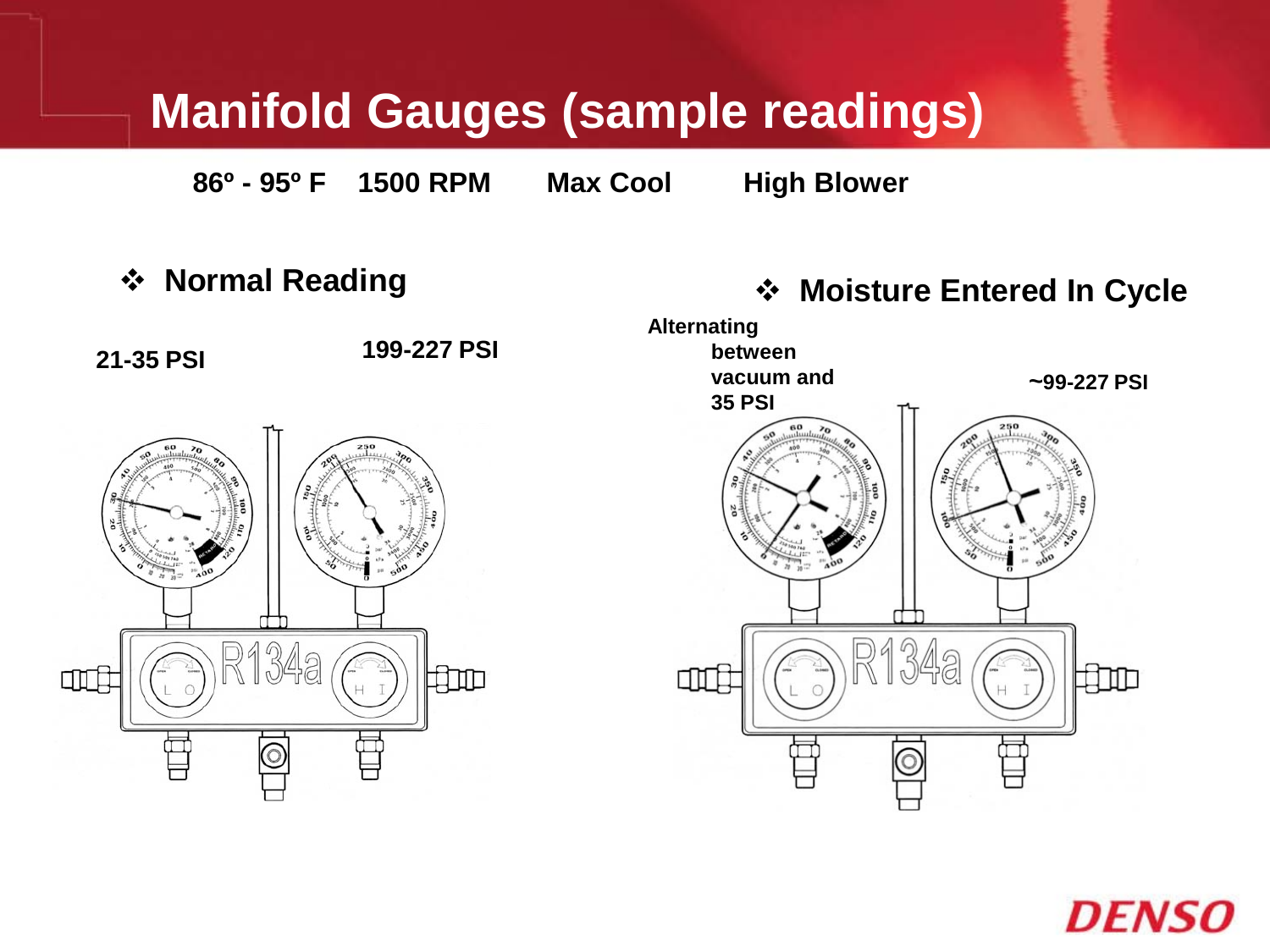## **Manifold Gauges (sample readings)**

**86º - 95º F 1500 RPM Max Cool High Blower**

- **Insufficient Refrigerant**
- **Refrigerant Fails to Circulate**

 **Excessive Refrigerant or Insufficient Condenser Cooling**

 **Expansion Valve Trouble (Opens Too Much) or Improper Installation of Heat Sensitizing Tube**

**Air Entered In The Cycle**





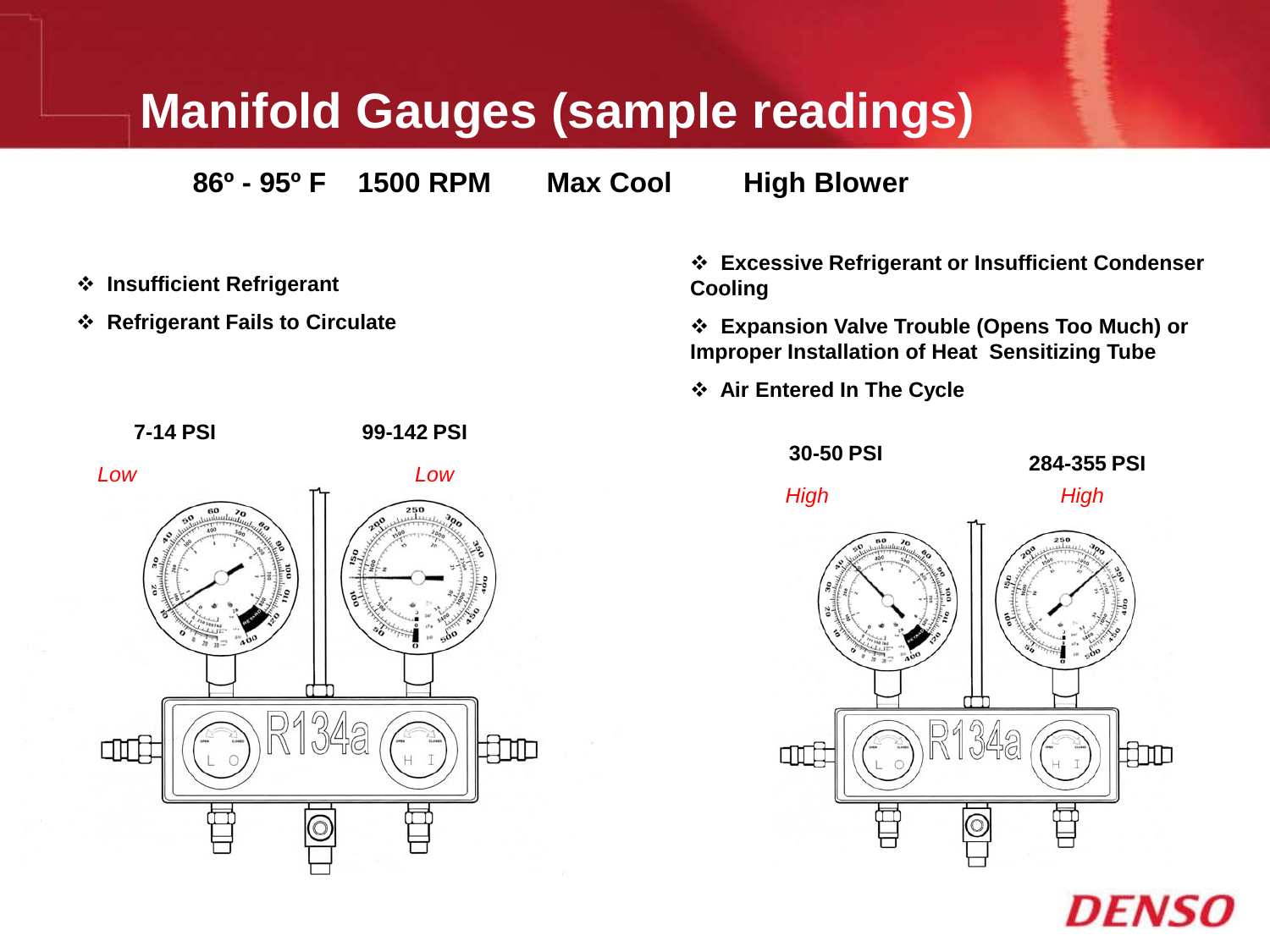## **Compressor replacement**

#### **Compressor Preparation**

1. Slowly release the pressure from the Schrader valve located on the compressor shipping plate(s) or hose caps.

#### 2. To prevent the loss of refrigerant oil:

Place the compressor on a fl at surface with the shipping plate(s) or hose caps in an upright position, Then remove and save the shipping plate(s), O-ring(s) and mounting bolts or hose caps.

- 3. Remove the service valve(s) or hose caps from the old compressor. Make sure service valves and O-ring surfaces are clean.
- 4. Verify the level of compressor lubricant



*\*Refer to vehicle manufacturers service manual for proper oil specifications* 

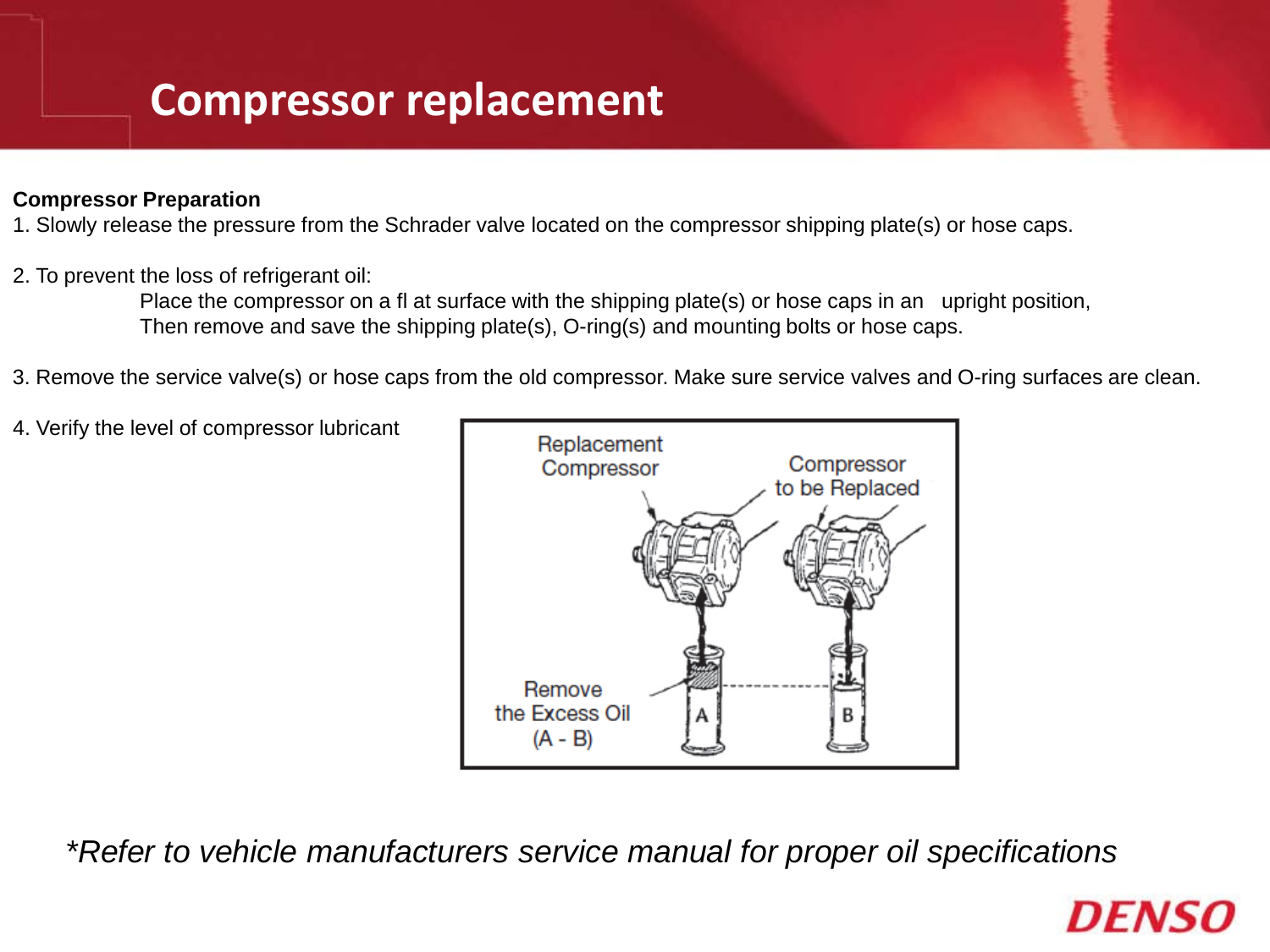# **Flushing The A/C System**

#### **What is the purpose of flushing the A/C system**

Most of the contamination is caught up in the oil, not the refrigerant Remove contaminates that are in the A/C system

#### *When to Flush*

- Oil Contamination
- Non pure refrigerant (R12 or R134a) used
- Compressor Failure
- Receiver/drier or Accumulator failure (descant)

### *What to Flush*

- Hoses and Piping (without inline mufflers)
- Condenser (Round Tube and Fin/Serpentine)
- Evaporator (Round Tube and Fin/Serpentine)
- Compressor (Swash plate/Scroll/Through Vane)

### *What NOT to Flush*

- Hoses and Piping with inline mufflers
- Condenser (Flat Tube Multi flow)
- Evaporator (Flat Tube Multi flow)
- Compressor (Variable Displacement)
- Complete system (Closed loop)

*The system should be broken down to as many individual components as possible. Do not try to flush the entire high side of the A/C system as one long piece with hoses and the condenser attached.*